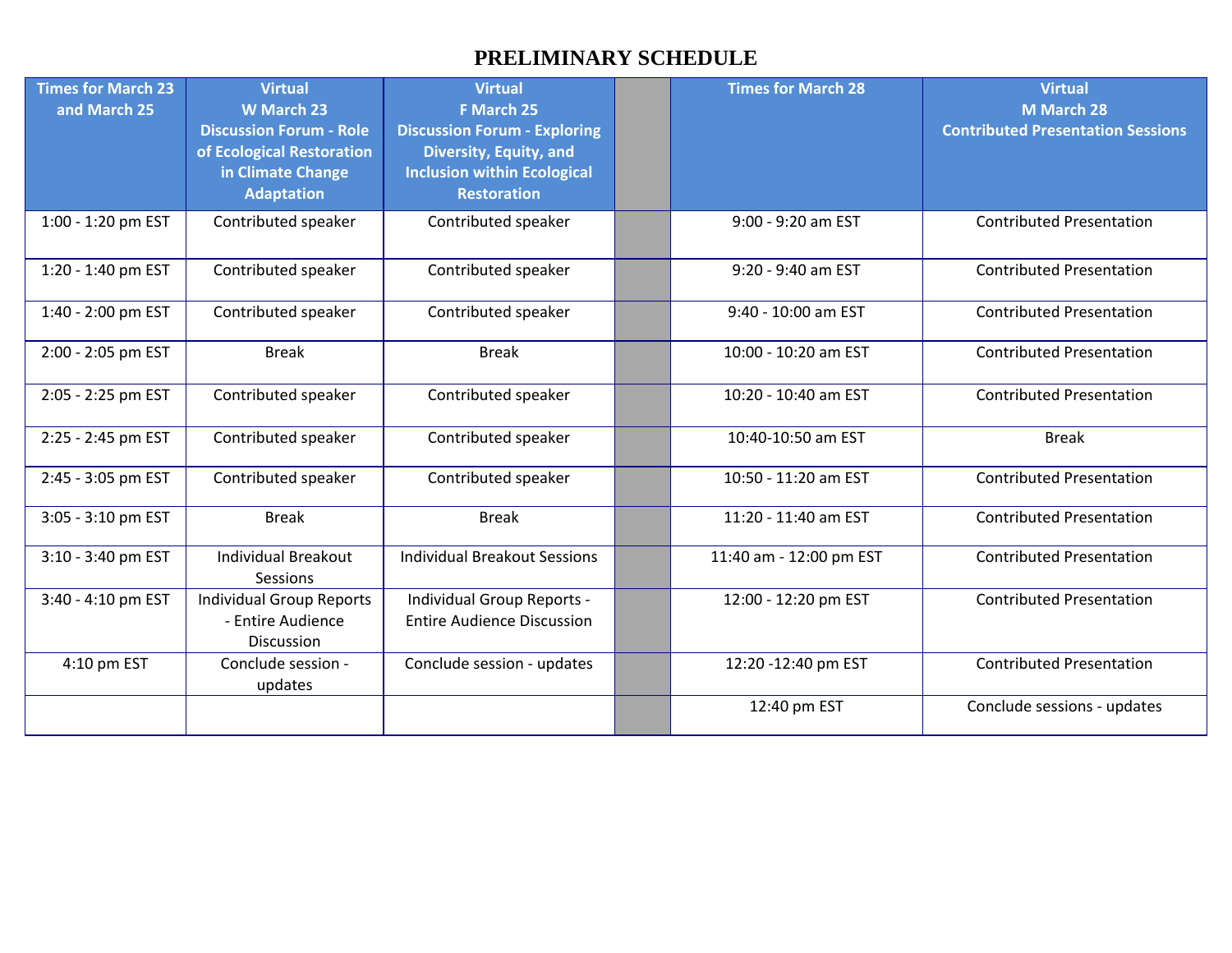| <b>Times for April 1</b>          | In-person<br>F April 1                                                                                           | <b>Times for April 2</b>          | In-person<br>Sa April 2             | <b>Times for April 3</b>   | In-person<br>Su April 3 |
|-----------------------------------|------------------------------------------------------------------------------------------------------------------|-----------------------------------|-------------------------------------|----------------------------|-------------------------|
| 9:30 am - 3:20 pm EST             | Check-in                                                                                                         | 8:00 am - 12:00 pm EST            | Check-in                            | 9:00 am to 12:30<br>pm EST | Field trips/workday     |
| 9:45 - 10:00 am EST               | Welcome & Opening<br>Remarks                                                                                     | 8:30 - 10:30 am EST               | Workshops & Contributed<br>Symposia |                            |                         |
| 10:00 am - 12:30 pm<br><b>EST</b> | Finding, Protecting, and<br>Restoring Threatened and<br><b>Endangered Species Plenary</b><br>Session             | 10:30 - 10:40 am EST              | <b>Break</b>                        |                            |                         |
| 12:30 - 1:30 pm EST               | Lunch                                                                                                            | 10:40 - 11:00 am EST              | <b>Contributed Presentation</b>     |                            |                         |
| 1:30 - 4:00 pm EST                | Finding, Protecting, and<br>Restoring Threatened and<br><b>Endangered Species Plenary</b><br>Session (continued) | 11:00 - 11:20 am EST              | <b>Contributed Presentation</b>     |                            |                         |
| 4:00 - 6:00 pm EST                | Sponsorship Reception &<br><b>Poster Session</b>                                                                 | 11:20 - 11:40 am EST              | <b>Contributed Presentation</b>     |                            |                         |
|                                   |                                                                                                                  | 11:40 am - 12:00 pm<br><b>EST</b> | <b>Contributed Presentation</b>     |                            |                         |
|                                   |                                                                                                                  | 12:00 - 1:00 pm EST               | Lunch                               |                            |                         |
|                                   |                                                                                                                  | 1:00 - 1:20 pm EST                | <b>Contributed Presentation</b>     |                            |                         |
|                                   |                                                                                                                  | 1:20 - 1:40 pm EST                | <b>Contributed Presentation</b>     |                            |                         |
|                                   |                                                                                                                  | 1:40 - 2:00 pm EST                | <b>Contributed Presentation</b>     |                            |                         |
|                                   |                                                                                                                  | 2:00 - 2:20 pm EST                | <b>Contributed Presentation</b>     |                            |                         |
|                                   |                                                                                                                  | 2:20 - 2:30 pm EST                | <b>Break</b>                        |                            |                         |
|                                   |                                                                                                                  | 2:30 - 5:30 pm EST                | Meeting Host Field Tour             |                            |                         |